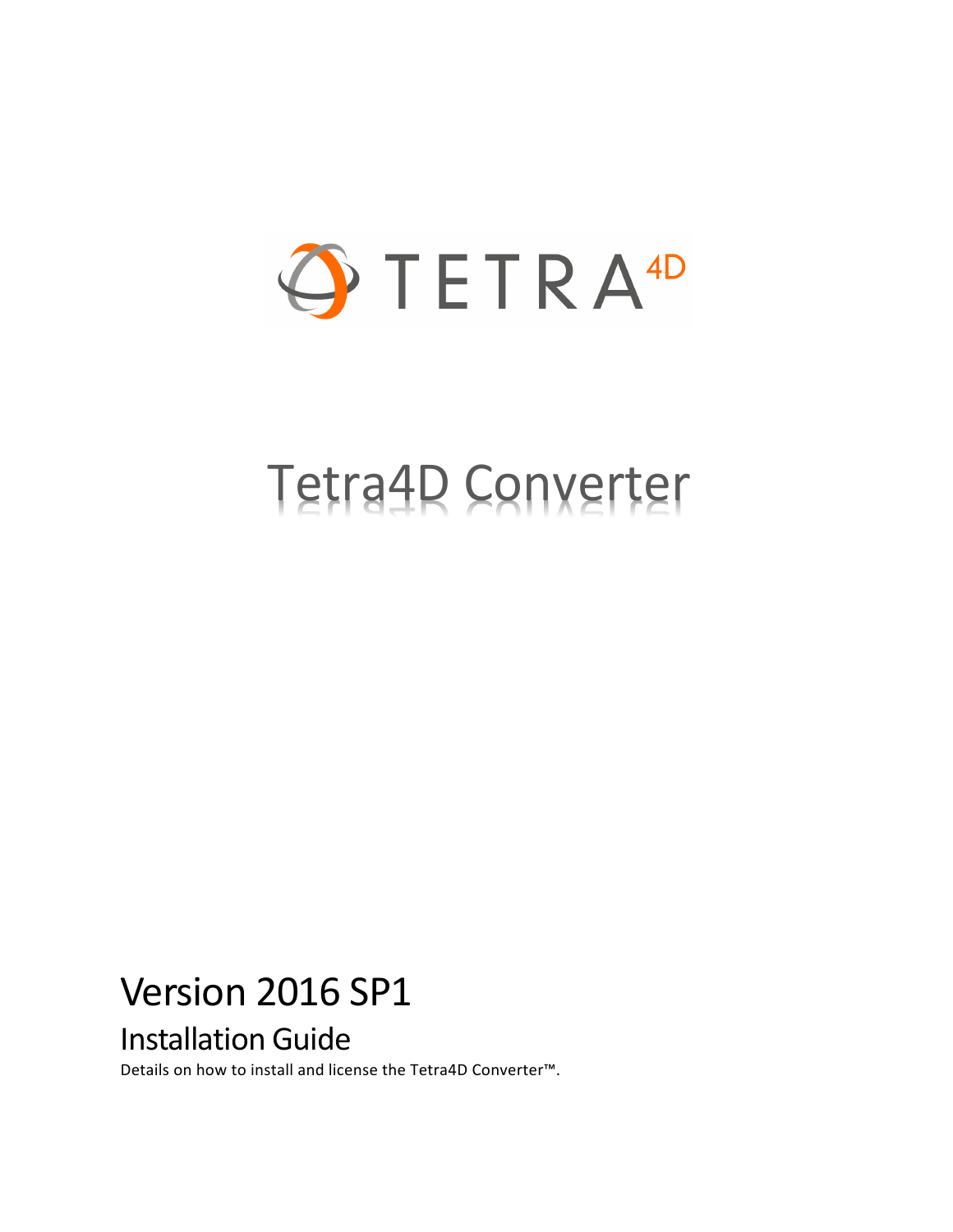## **Table of Contents**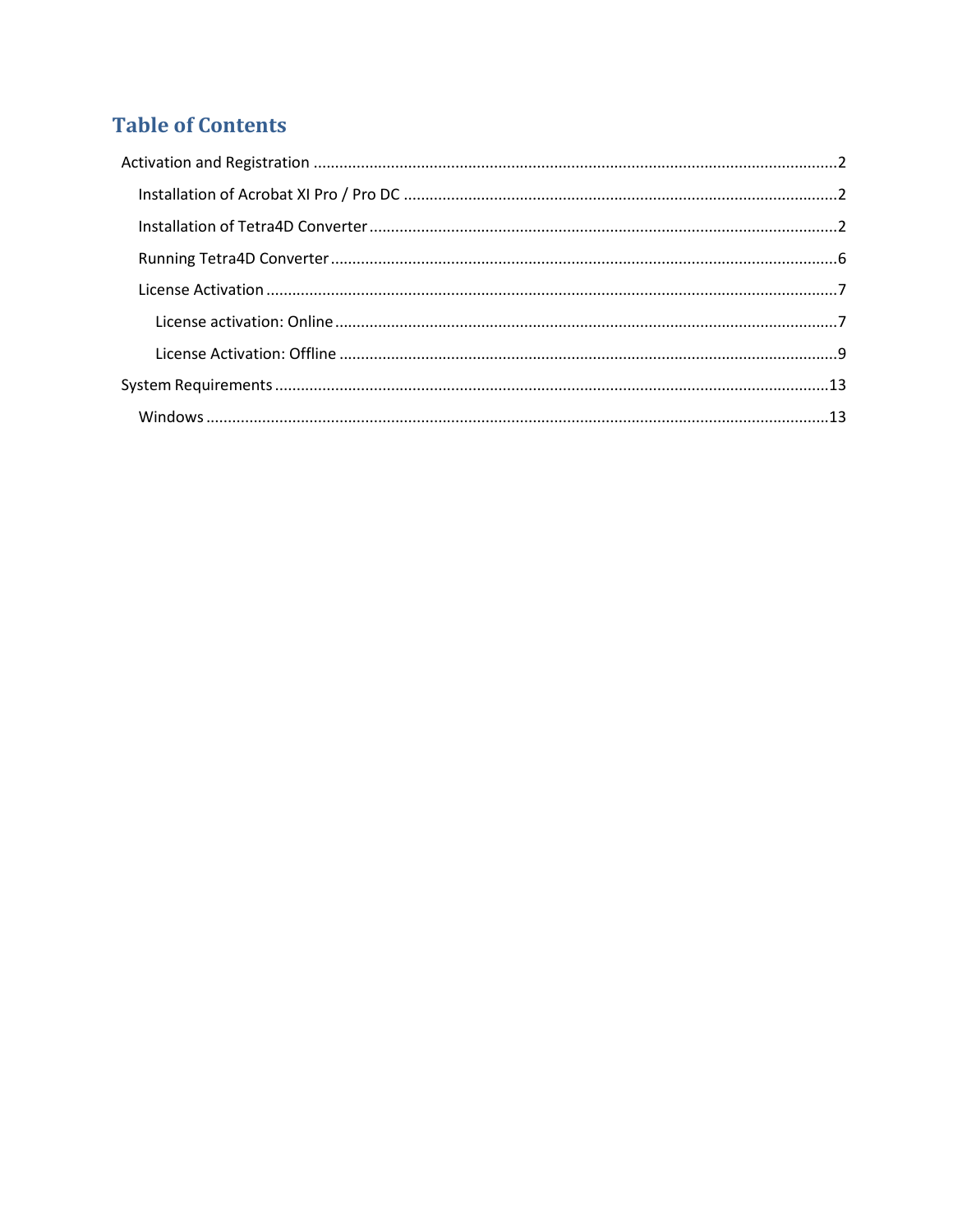# <span id="page-2-0"></span>**Activation and Registration**

#### <span id="page-2-1"></span>**Installation of Acrobat XI Pro / Pro DC**

Tetra4D Converter has been developed as a Plug-in for Adobe® Acrobat® Pro and supports versions XI and DC. As such, Acrobat XI Pro or Pro DC is required to be installed for Tetra4D Converter to function.

A free trial of Acrobat Pro DC can be downloaded at: [http://www.adobe.com/cfusion/tdrc/index.cfm?product=acrobat\\_pro](http://www.adobe.com/cfusion/tdrc/index.cfm?product=acrobat_pro)

Please refer to<https://helpx.adobe.com/creative-cloud/learn/tutorials/acrobat.html#get-started> and<https://helpx.adobe.com/document-cloud.html> for detailed instructions and troubleshooting related to Acrobat XI Pro / Pro DC.

If you have not yet purchased Acrobat Pro, it can be purchased along with Tetra4D Converter as a package called *Tetra4D Converter Suite* online at:<http://www.tetra4d.com/store>

#### <span id="page-2-2"></span>**Installation of Tetra4D Converter**

- 1. Download and run the "Tetra4D Converter" installer. You can get it here: <http://www.tetra4d.com/download>
- 2. Select the desired setup language and choose **OK**:

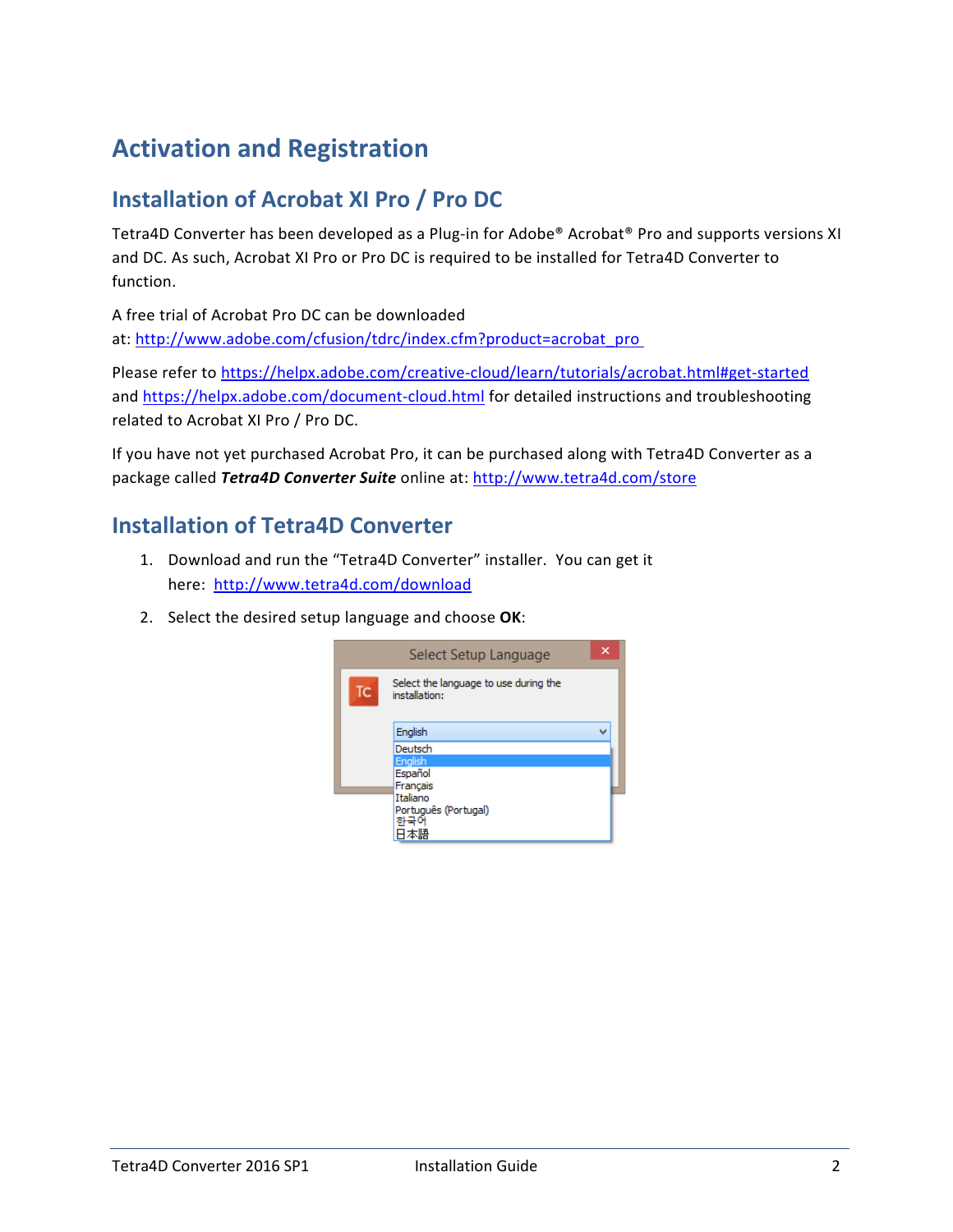3. The installation programs welcome screen is then displayed. Click **Next** to continue:



4. Read and accept the End User License Agreement, then click **Next** to continue:

|                               | Setup - Tetra4D Converter                                                                                                                                                                                                                                                                                                                                                                                                                                                                                                                                                                                                   |          |        | ×      |
|-------------------------------|-----------------------------------------------------------------------------------------------------------------------------------------------------------------------------------------------------------------------------------------------------------------------------------------------------------------------------------------------------------------------------------------------------------------------------------------------------------------------------------------------------------------------------------------------------------------------------------------------------------------------------|----------|--------|--------|
| <b>License Agreement</b>      | Please read the following important information before continuing.                                                                                                                                                                                                                                                                                                                                                                                                                                                                                                                                                          |          |        | Тс     |
|                               | Please read the following License Agreement. You must accept the terms of this<br>agreement before continuing with the installation.                                                                                                                                                                                                                                                                                                                                                                                                                                                                                        |          |        |        |
|                               | Tetra4D Converter™ Software License Agreement                                                                                                                                                                                                                                                                                                                                                                                                                                                                                                                                                                               |          |        |        |
|                               | NOTICE TO USER: PLEASE READ THIS AGREEMENT CAREFULLY. BY COPYING,<br>INSTALLING OR USING ALL OR ANY PORTION OF THE SOFTWARE YOU ACCEPT<br>ALL THE TERMS AND CONDITIONS OF THIS AGREEMENT, INCLUDING, IN<br>PARTICULAR THE LIMITATIONS ON: USE CONTAINED IN SECTION 2;<br>TRANSFERABILITY IN SECTION 4; WARRANTY IN SECTIONS 6 AND 7; LIABILITY<br>IN SECTION 8; CONNECTIVITY AND PRIVACY IN SECTION 14; AND SPECIFIC<br>PROVISIONS AND EXCEPTIONS IN SECTION 15, YOU AGREE THAT THIS<br>AGREEMENT IS LIKE ANY WRITTEN NEGOTIATED AGREEMENT SIGNED BY YOU.<br>THIS AGREEMENT IS ENFORCEABLE AGAINST YOU AND ANY LEGAL ENTITY |          |        |        |
| I accept the agreement        |                                                                                                                                                                                                                                                                                                                                                                                                                                                                                                                                                                                                                             |          |        |        |
| I do not accept the agreement |                                                                                                                                                                                                                                                                                                                                                                                                                                                                                                                                                                                                                             |          |        |        |
|                               |                                                                                                                                                                                                                                                                                                                                                                                                                                                                                                                                                                                                                             | $<$ Back | Next > | Cancel |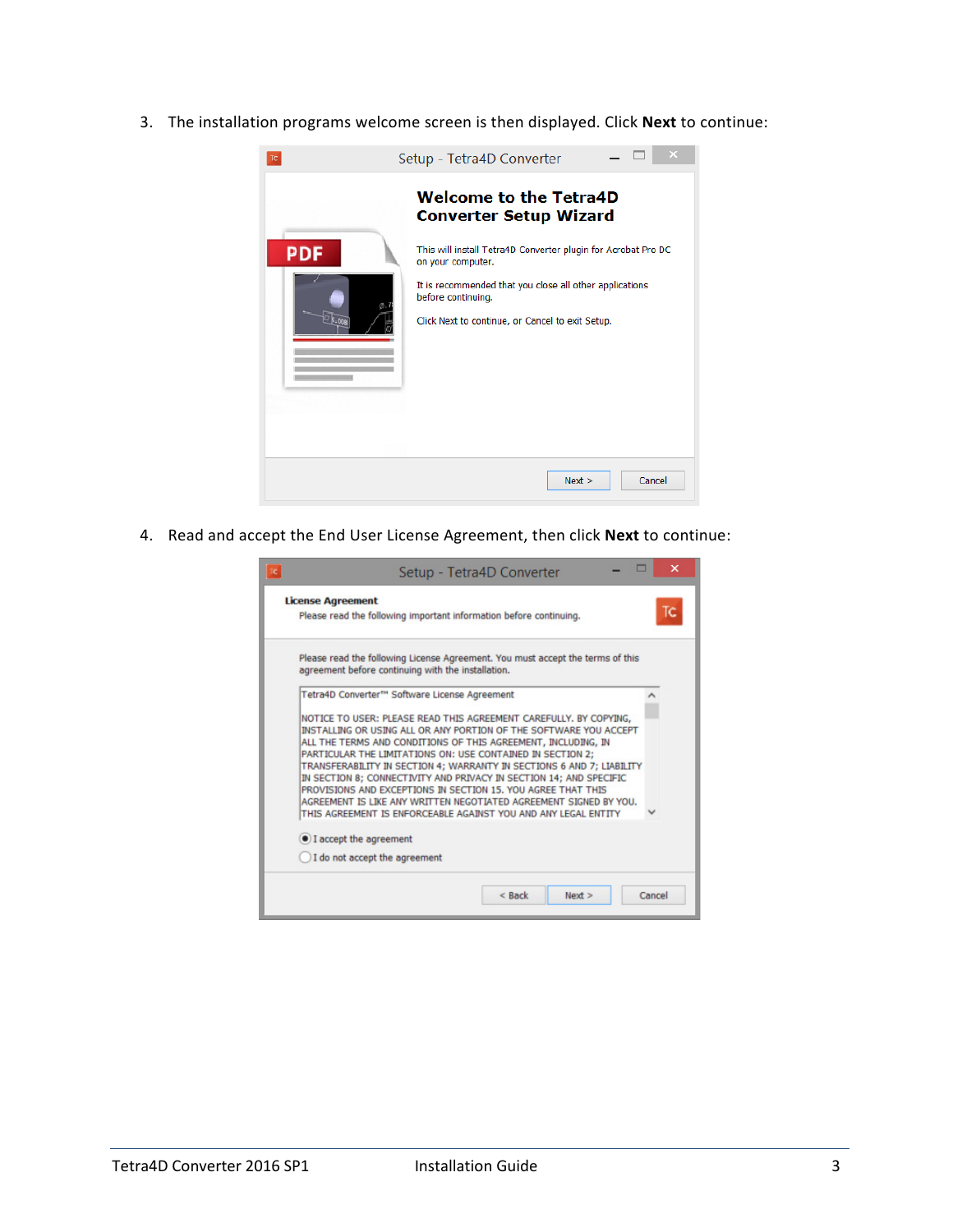5. Read the Customer Experience Improvement Program terms.

If you don't want to participate in this program, uncheck the check-box.

Then click **Next** to continue:

| We are continually seeking to develop and enhance the products and services we                                                                                           |
|--------------------------------------------------------------------------------------------------------------------------------------------------------------------------|
| offer to our customers. To facilitate this process it is helpful for us to collect<br>information related to how customers use our software. By installing and using our |
| products, you are agreeing to participate in our CEIP (Customer Experience<br>Improvement Program) whereby you are granting us permission to collect, maintain,          |
| process and use analytics data related to your use of our Software. All the data we                                                                                      |
| collect is anonymous and we do not store any IP addresses or personally identifiable<br>information. For the purpose of the CEIP, we may rely on third party analytics   |
| services to collect and process this data and such data is stored and processed on                                                                                       |
| servers located in EU and USA.                                                                                                                                           |
|                                                                                                                                                                          |
| √ I accept to participate to the Customer Experience Improvement Program.                                                                                                |
|                                                                                                                                                                          |
|                                                                                                                                                                          |

6. Enter your user information (optional), then click **Next** to continue:

| $\times$<br>Setup - Tetra4D Converter<br>$\mathsf{T}\mathsf{C}$                     |
|-------------------------------------------------------------------------------------|
| <b>User Information</b><br>$\mathsf{T}\mathsf{C}$<br>Please enter your information. |
| User Name:                                                                          |
| Organization:                                                                       |
|                                                                                     |
|                                                                                     |
|                                                                                     |
|                                                                                     |
| Cancel<br>$<$ Back<br>Next                                                          |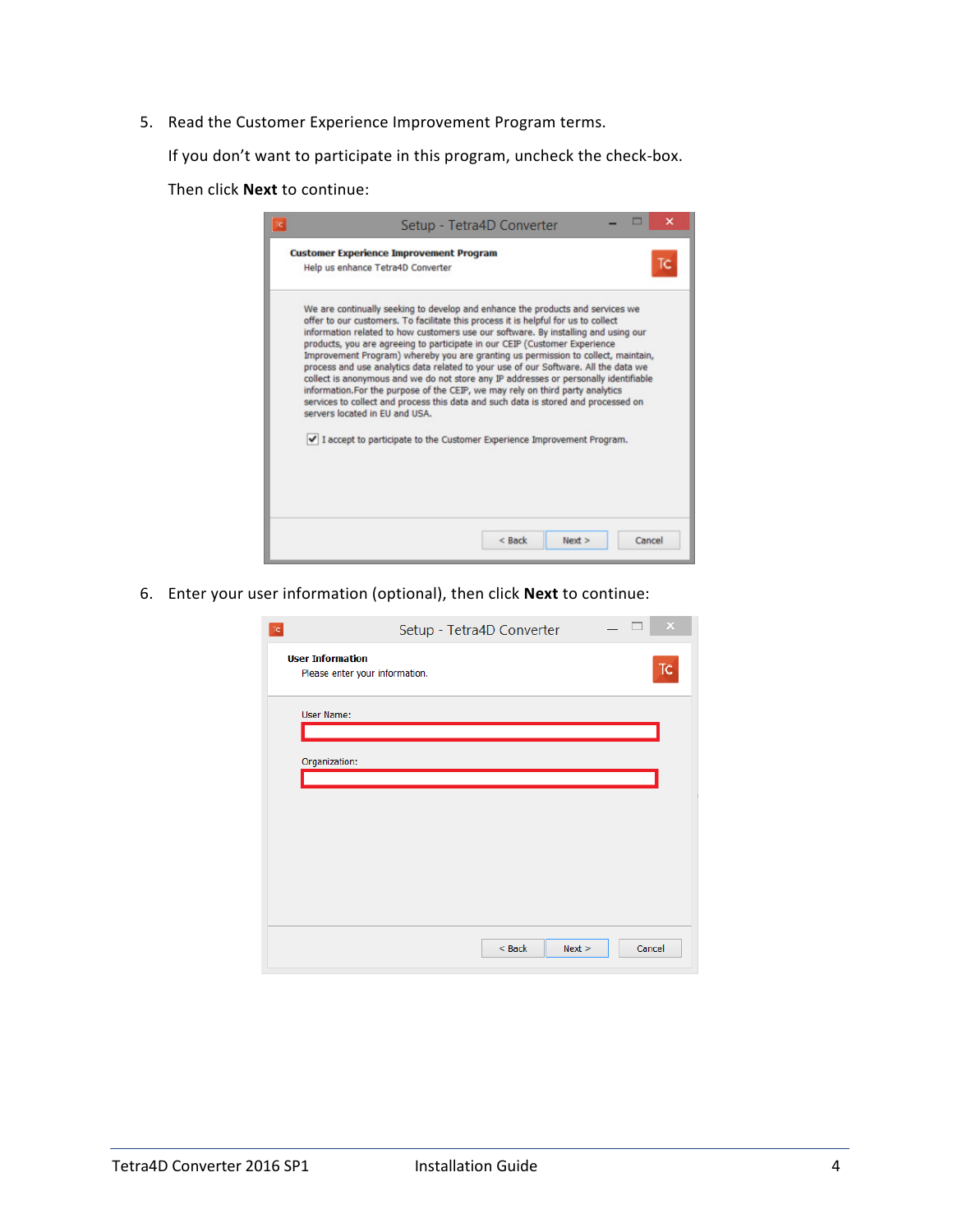7. Finally, review the installation information and click **Install**:

| Setup - Tetra4D Converter                                                                                                              |
|----------------------------------------------------------------------------------------------------------------------------------------|
| <b>Ready to Install</b><br>Tc<br>Setup is now ready to begin installing Tetra4D Converter on your computer.                            |
| Click Install to continue with the installation, or click Back if you want to review or<br>change any settings.                        |
| User information:<br>support@tetra4d.com<br>Tetra4D<br><b>Destination location:</b><br>C:\Program Files (x86)\Adobe\Acrobat DC\Acrobat |
| ₹                                                                                                                                      |
| Cancel<br>$<$ Back<br>Install                                                                                                          |

After the installation is complete, the installer may notify you that a system restart is necessary in order to fully complete the installation process. If the following dialog box is displayed, please make sure that you restart your computer before trying to run the Tetra4D Converter for the first time:

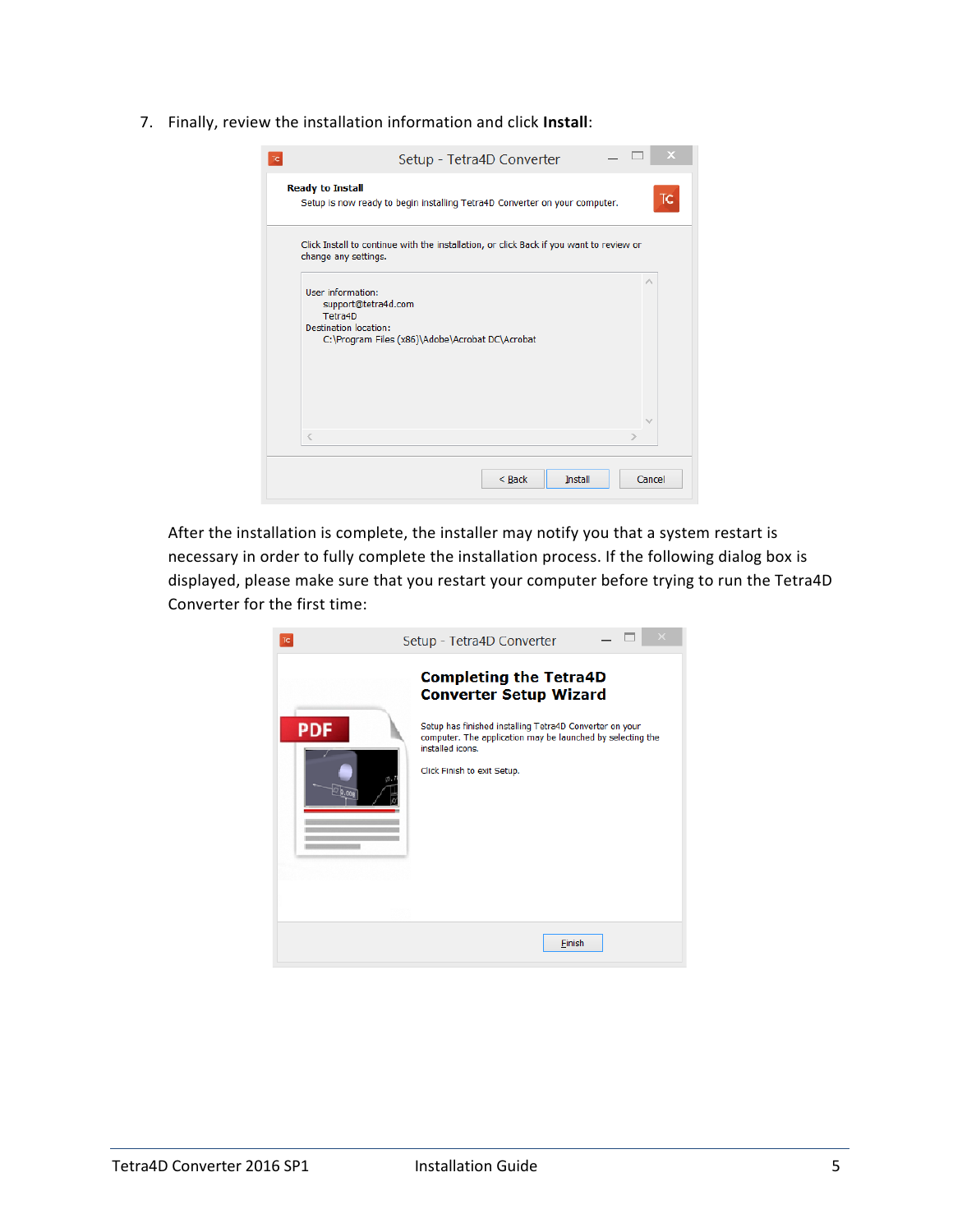### <span id="page-6-0"></span>**Running Tetra4D Converter**

To run Tetra4D Converter, please go to your start menu and launch Acrobat Pro. When you first launch Acrobat Pro after installing Tetra4D Converter, you will see the following dialog box until your license has been activated.

|                                                            | Tetra4D Converter |                                                                                              | × |
|------------------------------------------------------------|-------------------|----------------------------------------------------------------------------------------------|---|
| will expire in 28 Days. Would you like to purchase a copy? |                   | Thank you for evaluating this fully featured version of Tetra4D Converter. Your trial period |   |
| <b>Buy Now</b>                                             | Continue Trial    | I already have a serial number                                                               |   |

Tetra4D Converter starts automatically in a trial mode, with a 28 days duration.

- Select the **Buy Now** button to go to the Tetra4D web store to purchase licenses of the Tetra4D Converter.
- Select the **Continue Trial** button to run in trial mode. The Tetra4D Converter will run in trial mode for 28 days after installation.
- You should receive a serial number in an email from tetra4d.com when you purchase Tetra4D Converter. To activate your license, select the **I already have a serial number** button and enter your serial number in the activation window. Detailed activation instructions can be found on the next page of this document.

If you are unsure what your license status is or just need help in general, please a support request by going to [www.tetra4d.com/support](http://www.tetra4d.com/support) or by accessing your [customer portal.](https://system.netsuite.com/core/media/media.nl?id=1512340&c=1268810&h=7381c1353a387fc86a78&_xt=.html)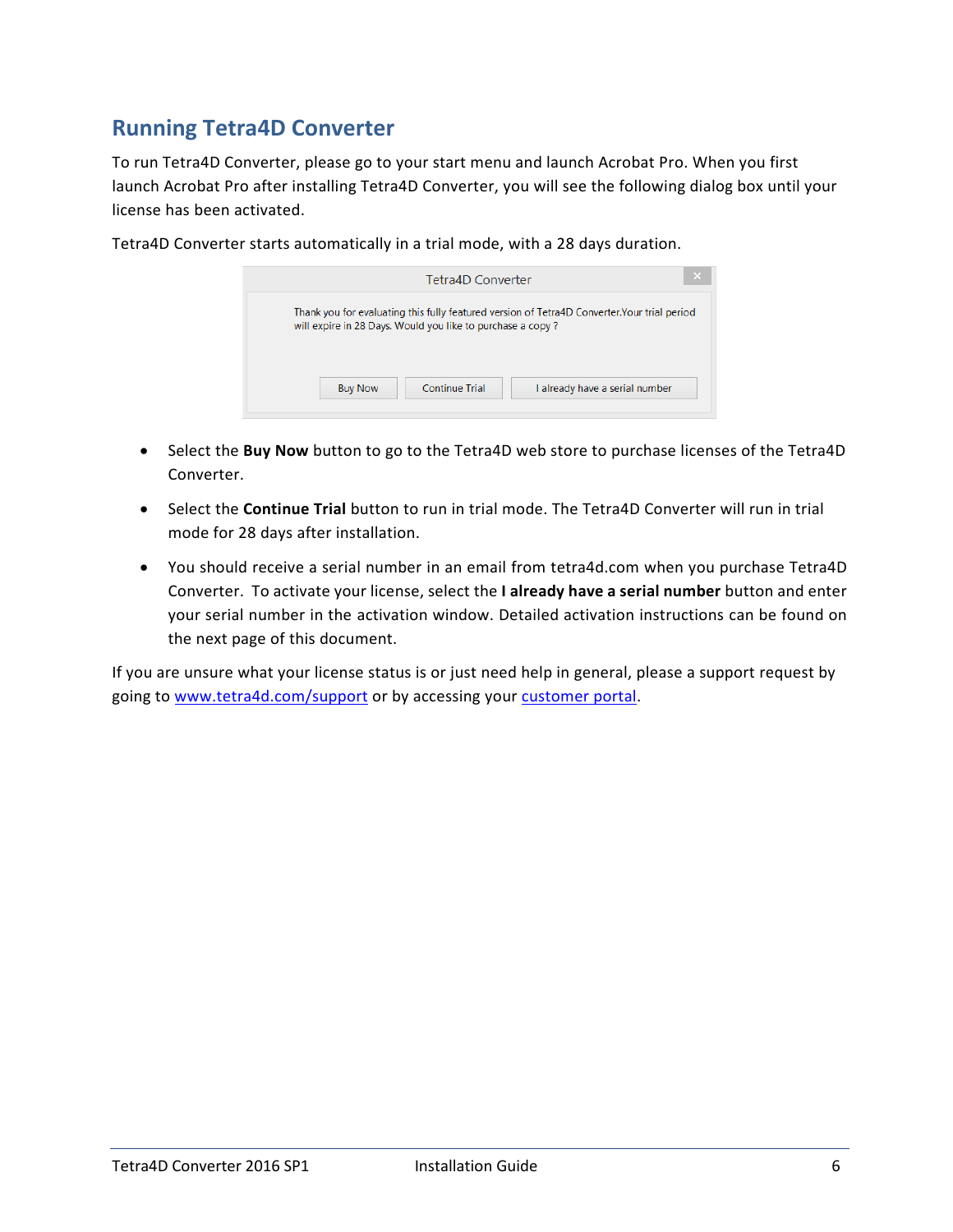#### <span id="page-7-0"></span>**License Activation**

*The Tetra4D Converter licensing system makes it possible to activate your license without contacting Tetra4D support.*

In order to adapt to various situations, Tetra4D Converter provides different ways to activate a license on a computer:

- Online activation (computer connected to the Internet)
	- o Activation can be performed
		- From the top menu **Tetra4D Converter > Request license** dialog box,
		- From the license manager, accessible in the top menu: **Tetra4D Converter > License manager**.
- Offline activation (computer not connected to the Internet)
	- $\circ$  Activation can be performed from the license manager, accessible in the top menu: **Tetra4D Converter > License manager**

#### <span id="page-7-1"></span>**License activation: Online**

To access the online activation dialog:

• Start Acrobat Pro, and select **I already have a serial number** in the Tetra4D Converter status dialog (this dialog will pop-up if tetra4D Converter is running in trial mode).



• Or if you are already working in Acrobat, click on the top menu **Tetra4D Converter > Request license** to access to the Tetra4D Converter License dialog.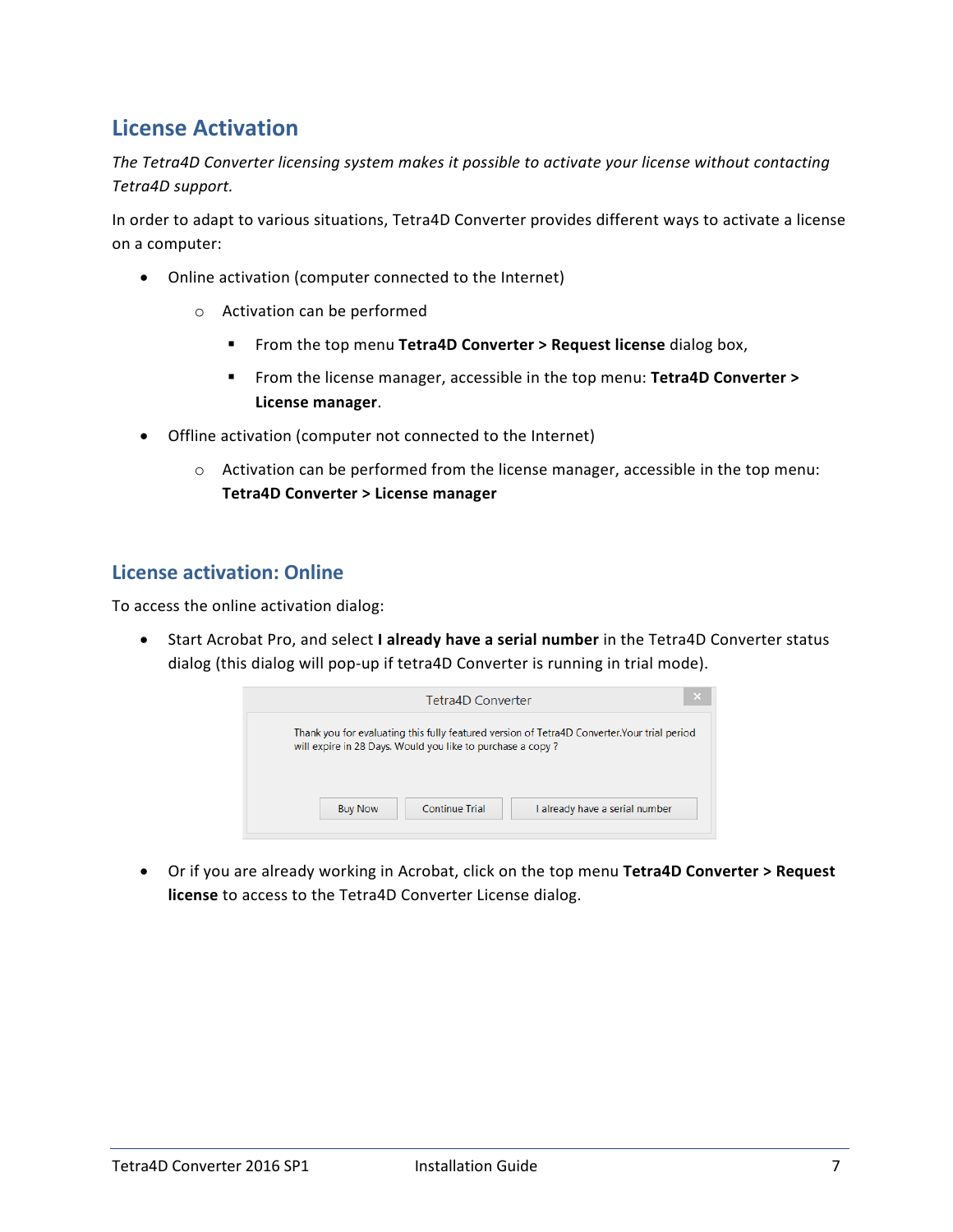• In the Tetra4D Converter license dialog, enter your serial number

|     | <b>Tetra4D Converter License</b>                                                                                                                         |        |
|-----|----------------------------------------------------------------------------------------------------------------------------------------------------------|--------|
| TC. | Activate Tetra4D Converter<br>Your version of Tetra4D Converter is not yet activated.<br>In order to activate it, please enter your serial number below. |        |
|     | Serial Number:                                                                                                                                           |        |
|     | <b>OK</b>                                                                                                                                                | Cancel |

Remark:

The serial number should look like: XXXXXXX-XXXXXXXXXX-XXXXXXX-XXXXX

• Click OK to validate

*Note:*

*At this stage, an internet connection is required for the license to be activated.*

• If the activation is successful, the following message confirming the activation will be displayed.

| <b>Tetra4D Converter</b>         |    |
|----------------------------------|----|
| License successfully registered. |    |
|                                  | OK |

- Press Ok to close the dialog box.
- If the activation is not successful, a dialog box will be displayed with a message indicating what the specific problem is (such as **Invalid serial number** or **Invalid license**):

|                  | <b>Tetra4D Converter</b> |
|------------------|--------------------------|
| Invalid license. |                          |
|                  | OK                       |

In such a case, please follow the **Offline activation process** instructions.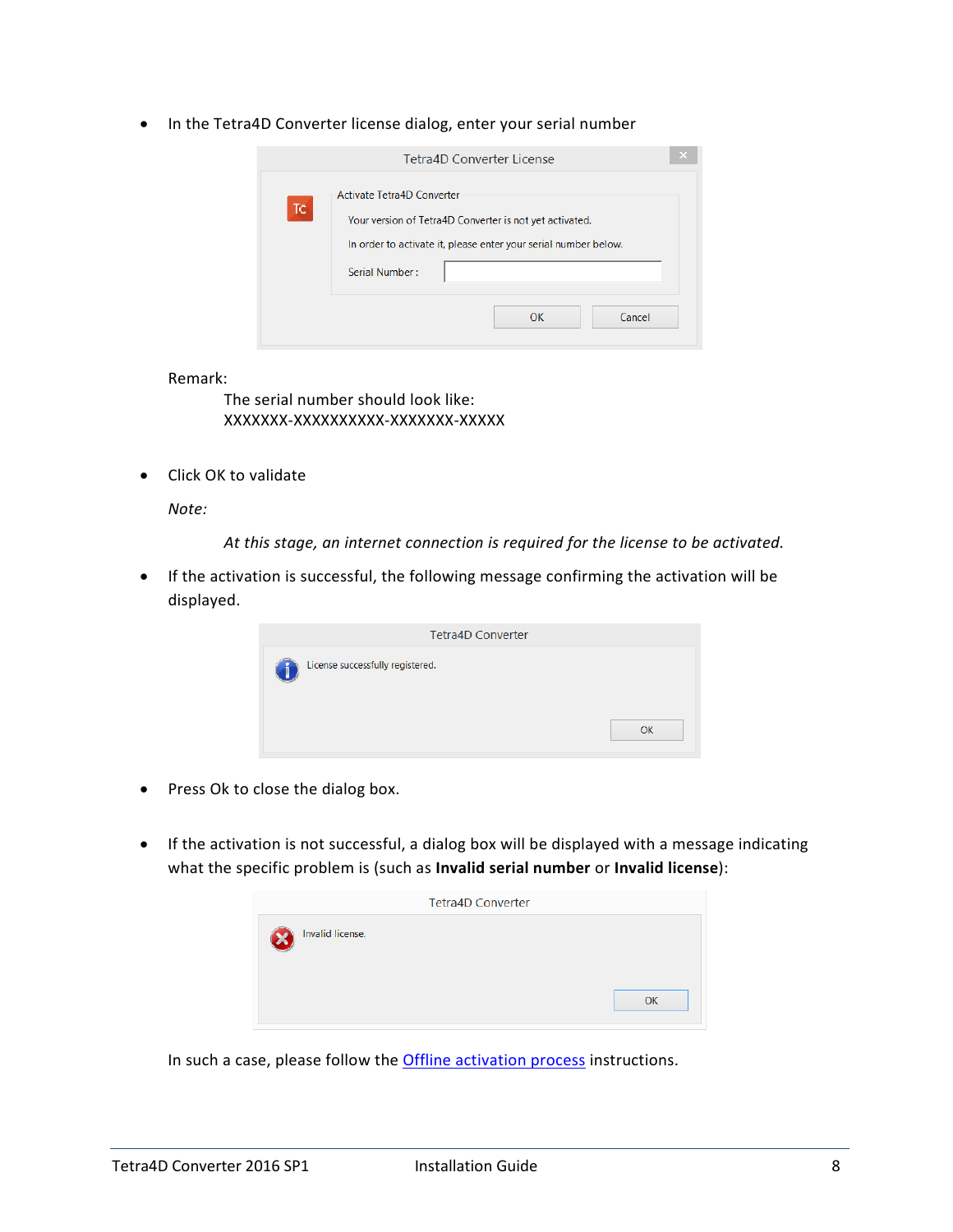#### <span id="page-9-0"></span>**License Activation: Offline**

To access to the offline activation dialog:

- Start Acrobat Pro
- Click on the top menu **Tetra4D Converter > License Manager** to access to the Tetra4D License Manager

|                     | Registered products will appear in the list below. To license a product, select it<br>in the list below and click the Activate button. You will need your serial number to<br>activate the product.<br>Activation requires an active connection to the Internet. If no Internet connection is available,<br>you can activate using the offline mode. This will create a license request file that you will need<br>to send to support in order to receive a license activation file. | Software Registration Utility |         |                     |
|---------------------|--------------------------------------------------------------------------------------------------------------------------------------------------------------------------------------------------------------------------------------------------------------------------------------------------------------------------------------------------------------------------------------------------------------------------------------------------------------------------------------|-------------------------------|---------|---------------------|
| <b>Product Name</b> | Serial Number                                                                                                                                                                                                                                                                                                                                                                                                                                                                        | Status                        | Version | Activate            |
| Tetra4D Converter   |                                                                                                                                                                                                                                                                                                                                                                                                                                                                                      | Trial - 28 Days Remaining     | 2015    | Import License File |
|                     |                                                                                                                                                                                                                                                                                                                                                                                                                                                                                      |                               |         |                     |
|                     |                                                                                                                                                                                                                                                                                                                                                                                                                                                                                      |                               |         | <b>Deactivate</b>   |

#### *Notes:*

- *The Tetra4D License Manager tool lists:*
	- o *The installed Tetra4D products*
	- o *The Serial number currently used for each product*
		- *Your serial number if the product has been activated*
		- *A generic "trial" serial number if the product is in trial mode*
	- o *The status of each product (Trial mode, registered…)*
	- o *The version of each product*
- Select the **Tetra4D Converter** product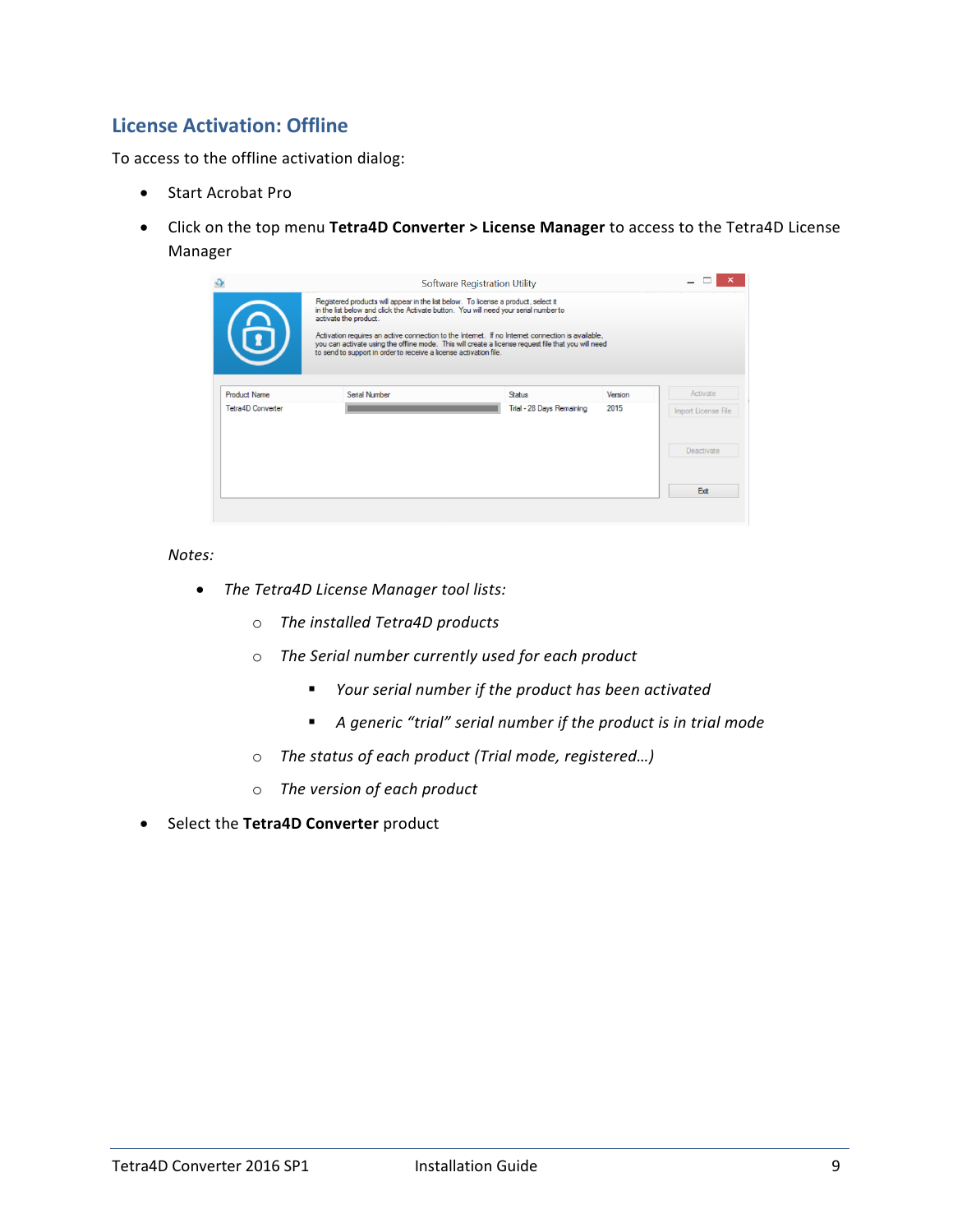• Click on **Activate**

| 6                                               | Registered products will appear in the list below. To license a product, select it<br>in the list below and click the Activate button. You will need your serial number to<br>activate the product.<br>to send to support in order to receive a license activation file. | <b>Software Registration Utility</b><br>Activation requires an active connection to the Internet. If no Internet connection is available,<br>you can activate using the offline mode. This will create a license request file that you will need |                 |                                 |
|-------------------------------------------------|--------------------------------------------------------------------------------------------------------------------------------------------------------------------------------------------------------------------------------------------------------------------------|--------------------------------------------------------------------------------------------------------------------------------------------------------------------------------------------------------------------------------------------------|-----------------|---------------------------------|
| <b>Product Name</b><br><b>Tetra4D Converter</b> | Serial Number                                                                                                                                                                                                                                                            | <b>Status</b><br>Trial - 28 Days Remaining                                                                                                                                                                                                       | Version<br>2015 | Activate<br>Import License File |
|                                                 |                                                                                                                                                                                                                                                                          |                                                                                                                                                                                                                                                  |                 | Deactivate                      |
|                                                 |                                                                                                                                                                                                                                                                          |                                                                                                                                                                                                                                                  |                 | Exit                            |

• Input your serial number

| <b>Enter Serial Number</b>                  |
|---------------------------------------------|
| Enter your serial number below to activate. |
| Activate Online   Activate Offline          |

- Click on **Activate Offline**
- Save the Offline\_activation\_ XXXXXXX-XXXXXXXXXX-XXXXXXX-XXXXX \_macAddress.req file generated by the license manager

| $\blacktriangleright$                                                                                             |                     | Save a license request |                  |        | $\times$            |
|-------------------------------------------------------------------------------------------------------------------|---------------------|------------------------|------------------|--------|---------------------|
| $(\Leftarrow)$<br>$\rightarrow$<br>b.                                                                             | This PC > Downloads | $\ddot{\circ}$<br>v.   | Search Downloads |        | ۹                   |
| Organize $\blacktriangleright$<br>New folder                                                                      |                     |                        |                  | 988 ▼  | $\circ$             |
| <b>X</b> Favorites<br>Desktop<br>Downloads<br>b.<br>Recent places<br>This PC<br>Desktop<br>b.<br><b>Documents</b> | ×<br>Name           | Date modified          | Type             |        | Size                |
| <b>Downloads</b><br>$\vee$ <                                                                                      |                     |                        |                  |        | $\rightarrow$       |
| license.req<br>File name:                                                                                         |                     |                        |                  |        | v                   |
| Save as type:                                                                                                     |                     |                        |                  |        | v                   |
| <b>Hide Folders</b>                                                                                               |                     |                        | Save             | Cancel | $\hat{\mathcal{M}}$ |

• Send the Offline\_activation\_XXXXXXX-XXXXXXXXXXXXXXXXXXXXXXX \_macAddress.req file to [support@tetra4d.com](mailto:support@tetra4d.com)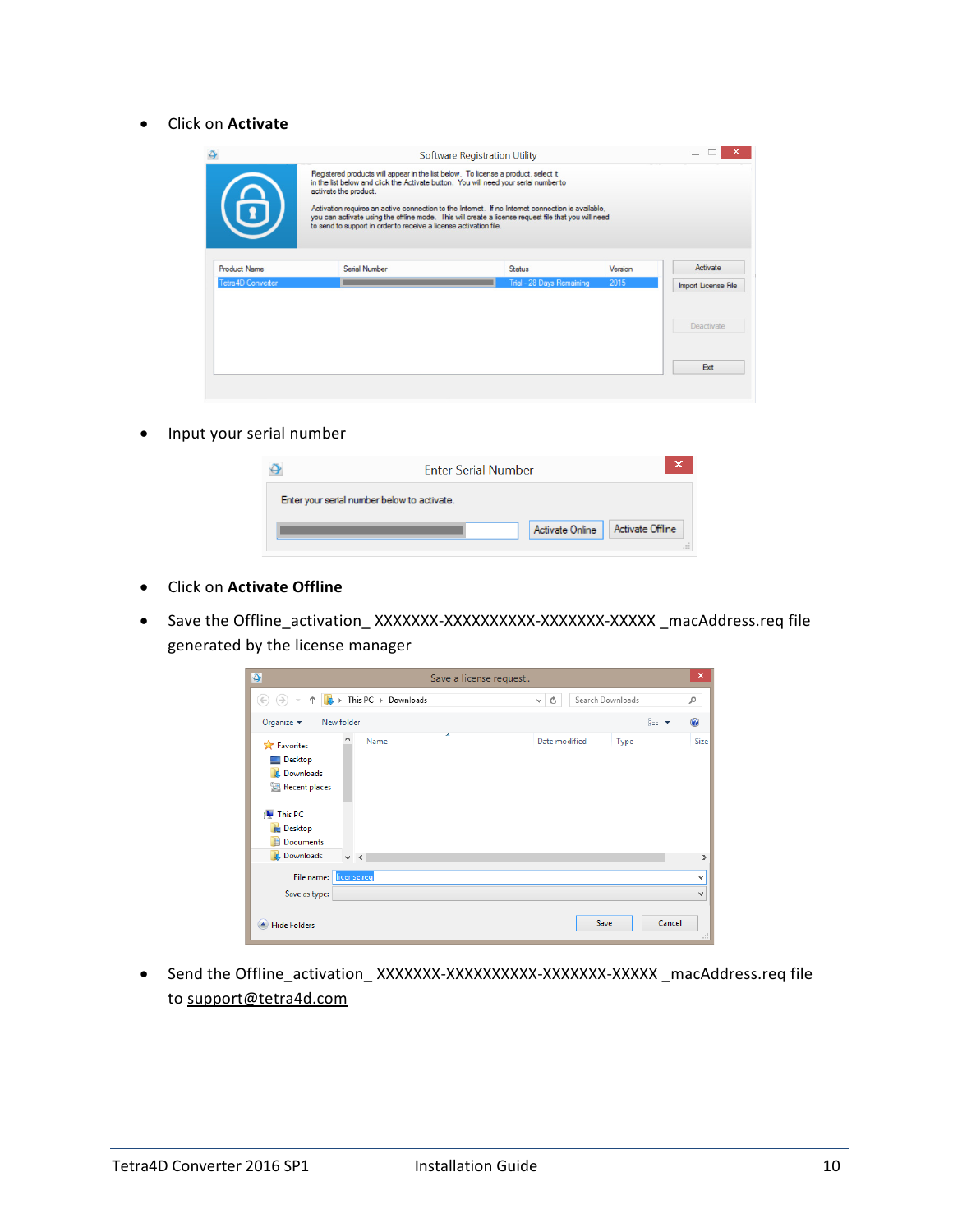• Our support staff will send a license file corresponding to the computer from which you issued the activation request.

Remark:

- o The file you will receive will be named as shown below:
	- XXXXXXX-XXXXXXXXXX-XXXXXXX-XXXXX \_macAddress.license
- Start Acrobat Pro
- Click on the top menu **Tetra4D Converter > License Manager** to access to the Tetra4D License manager
- Select the **Tetra4D Converter** product

| $\Phi$              | <b>Software Registration Utility</b>                                                                                                                                                                                                                                          |                           |         |                     |
|---------------------|-------------------------------------------------------------------------------------------------------------------------------------------------------------------------------------------------------------------------------------------------------------------------------|---------------------------|---------|---------------------|
|                     | Registered products will appear in the list below. To license a product, select it<br>in the list below and click the Activate button. You will need your serial number to<br>activate the product.                                                                           |                           |         |                     |
| 6                   | Activation requires an active connection to the Internet. If no Internet connection is available,<br>you can activate using the offline mode. This will create a license request file that you will need<br>to send to support in order to receive a license activation file. |                           |         |                     |
| <b>Product Name</b> | Serial Number                                                                                                                                                                                                                                                                 | Status                    | Version | Activate            |
| Tetra4D Converter   |                                                                                                                                                                                                                                                                               | Trial - 28 Days Remaining | 2015    |                     |
|                     |                                                                                                                                                                                                                                                                               |                           |         | Import License File |
|                     |                                                                                                                                                                                                                                                                               |                           |         | <b>Deactivate</b>   |

• Click on **Import License File**

| 6                        | Registered products will appear in the list below. To license a product, select it<br>in the list below and click the Activate button. You will need your serial number to<br>activate the product. | <b>Software Registration Utility</b><br>Activation requires an active connection to the Internet. If no Internet connection is available, |         | $\boldsymbol{\mathsf{x}}$ |
|--------------------------|-----------------------------------------------------------------------------------------------------------------------------------------------------------------------------------------------------|-------------------------------------------------------------------------------------------------------------------------------------------|---------|---------------------------|
| <b>Product Name</b>      | to send to support in order to receive a license activation file.<br>Serial Number                                                                                                                  | you can activate using the offline mode. This will create a license request file that you will need<br><b>Status</b>                      | Version | Activate                  |
| <b>Tetra4D Converter</b> |                                                                                                                                                                                                     | Trial - 28 Days Remaining                                                                                                                 | 2015    | Import License File       |
|                          |                                                                                                                                                                                                     |                                                                                                                                           |         | Deactivate                |
|                          |                                                                                                                                                                                                     |                                                                                                                                           |         | Exit                      |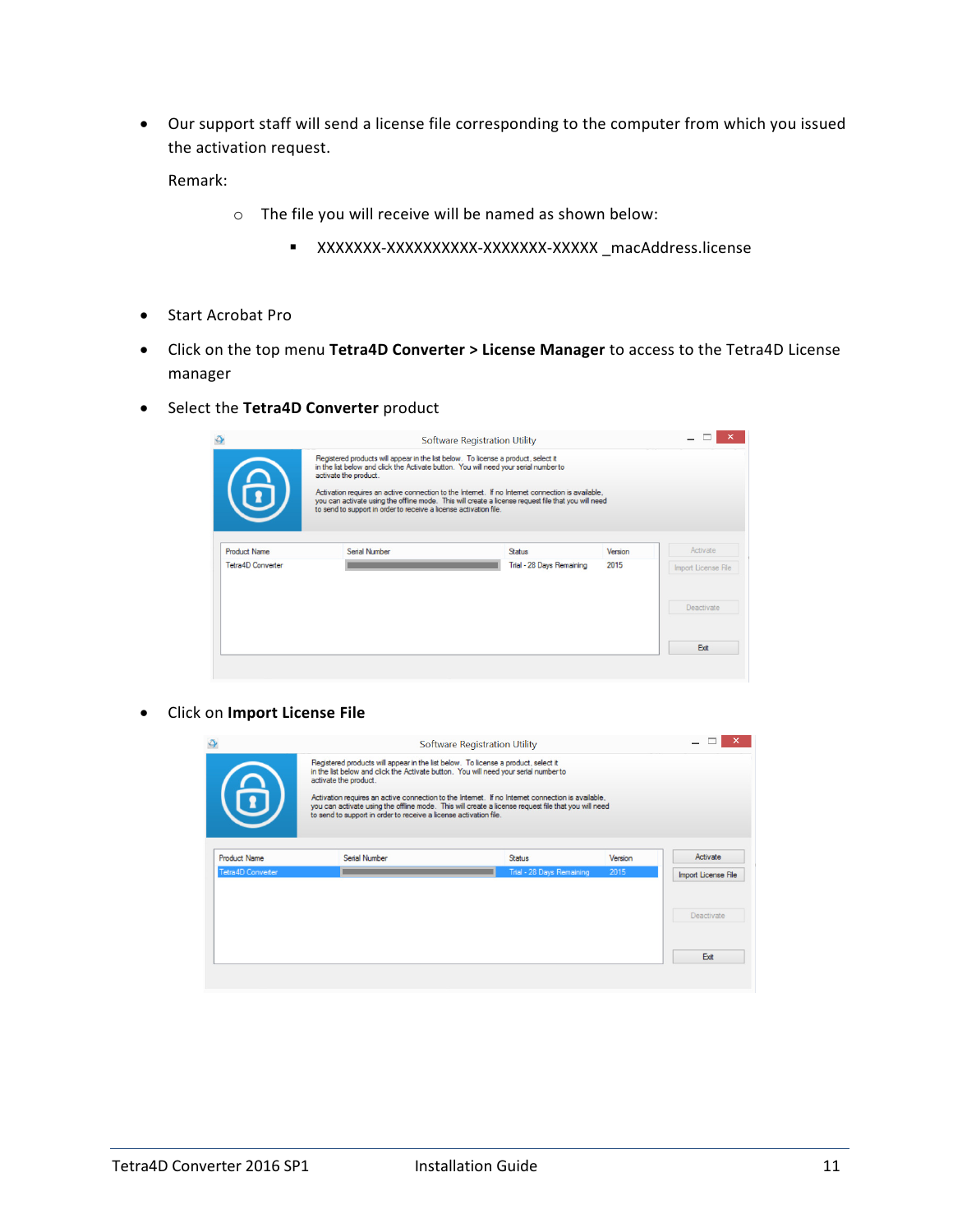• Select the .license file you received



• Click **OK** to activate your license

|                                                 | Registered products will appear in the list below. To license a product, select it<br>in the list below and click the Activate button. You will need your serial number to<br>activate the product.<br>Activation requires an active connection to the Internet. If no Internet connection is available,<br>you can activate using the offline mode. This will create a license request file that you will need<br>to send to support in order to receive a license activation file. | <b>Software Registration Utility</b> |                 |                                 |
|-------------------------------------------------|--------------------------------------------------------------------------------------------------------------------------------------------------------------------------------------------------------------------------------------------------------------------------------------------------------------------------------------------------------------------------------------------------------------------------------------------------------------------------------------|--------------------------------------|-----------------|---------------------------------|
| <b>Product Name</b><br><b>Tetra4D Converter</b> | Serial Number<br>________________________                                                                                                                                                                                                                                                                                                                                                                                                                                            | Status                               | Version<br>2015 | Activate<br>Import License File |
|                                                 |                                                                                                                                                                                                                                                                                                                                                                                                                                                                                      |                                      |                 | Deactivate                      |
|                                                 |                                                                                                                                                                                                                                                                                                                                                                                                                                                                                      |                                      |                 | Exit                            |

Remark:

- A confirmation message is shown in the left bottom corner of the dialog box.
- Click **Exit** to close the window.